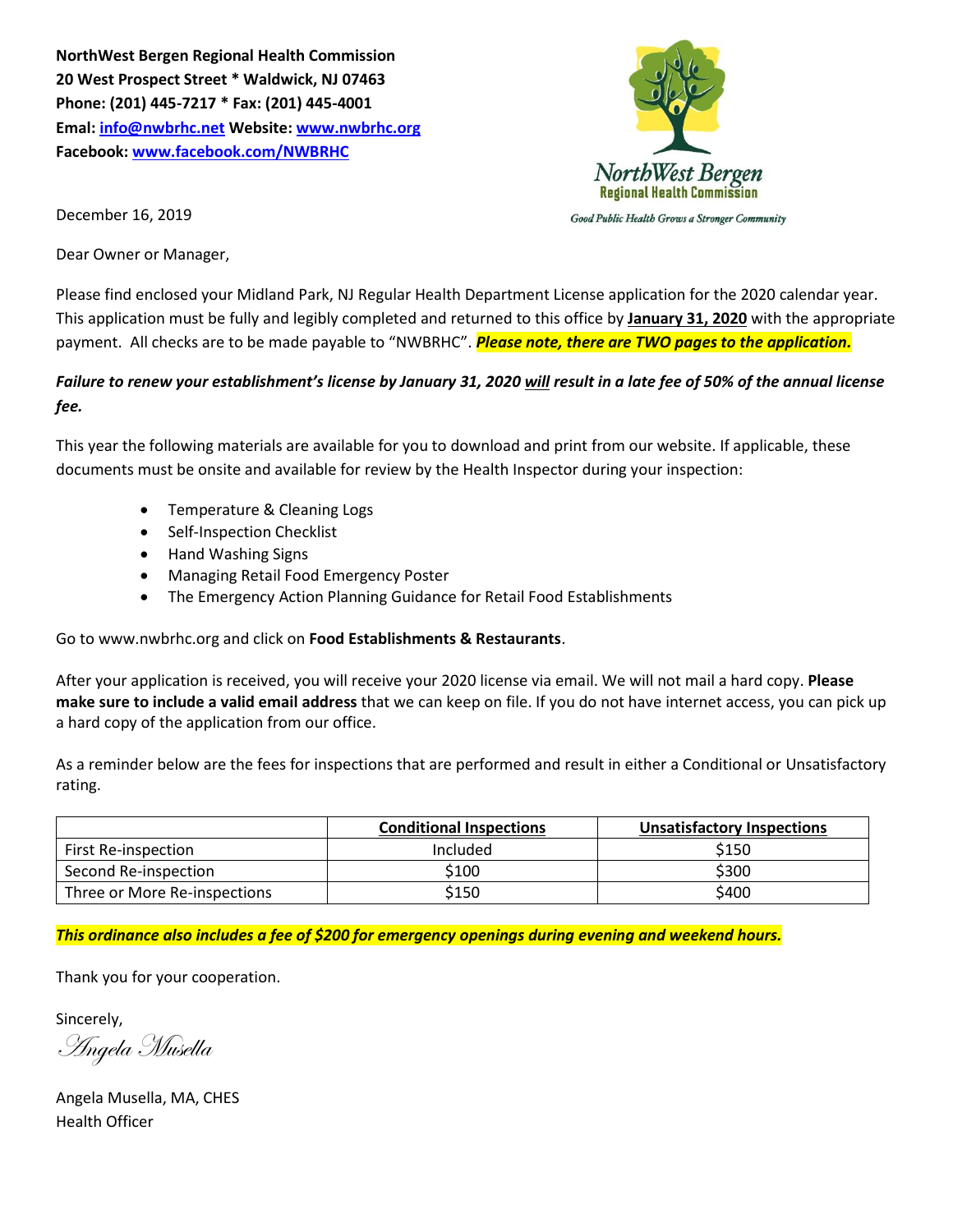**NorthWest Bergen Regional Health Commission 20 West Prospect Street \* Waldwick, NJ 07463 Phone: (201) 445-7217 \* Fax: (201) 445-4001 Emal: [info@nwbrhc.net](mailto:info@nwbrhc.net) Website: [www.nwbrhc.org](http://www.nwbrhc.org/) Facebook: [www.facebook.com/NWBRHC](http://www.facebook.com/NWBRHC)**



## **2020 Regular Health Department License Application for Midland Park**

- *1.* Filing of this application does NOT authorize the applicant to start operating; the application MUST be approved by the Health Department and a license MUST be issued. ALL information must be filled out. *There are 2 pages.*
- 2. The license will expire on December 31, 2020.
- 3. The operator and employees must observe ALL applicable codes, ordinances, rules and regulations of the Local Health Department and the NJ State Department of Health; and is subject to and must cooperate with periodic inspections.
- 4. All licenses are due by January  $31^{st}$ , 2020. A late charge of 50% of the total fee will be added to your total amount due. (Ex: A bakery that is late will owe the \$200 fee + \$100 late fee = \$300)

| <b>Type of License &amp; Fees</b>                        |                                                    |                                   |  |  |  |  |  |
|----------------------------------------------------------|----------------------------------------------------|-----------------------------------|--|--|--|--|--|
| Animals (Cattle/Horses) \$75.00                          | Animals (Poultry/Pigeons) \$25.00                  | Bakery \$200.00                   |  |  |  |  |  |
| Catering Truck \$200.00                                  | House of Worship \$0                               | Convenience Store \$300.00        |  |  |  |  |  |
| Day Camps \$0                                            | Health Spa/Exercise Facility \$150.00              | Ice Cream Truck \$125.00          |  |  |  |  |  |
| Milk Truck \$100.00                                      | Miscellaneous Retail Food \$300.00                 | Massage Place \$300.00            |  |  |  |  |  |
| Nursery/Day Care \$200.00                                | Non-Profit Organization or Borough<br>Facility \$0 | Pet Shop/Grooming \$150.00        |  |  |  |  |  |
| Pre-Packaged Foods & Beverages<br>\$100.00               | Kennel (1-10 Dogs) \$150.00                        | Kennel (11+ Dogs) \$200.00        |  |  |  |  |  |
| <b>Public Recreational Bathing</b><br>Facility/Spa \$250 | Restaurant (1-49 Seating) \$200.00                 | Restaurant (50+ Seating) \$300.00 |  |  |  |  |  |
| School without Cafeteria \$0                             | School with Cafeteria \$300.00                     | Supermarket \$800.00              |  |  |  |  |  |
| Vending Devices \$50.00 (for first)                      | Other (Please contact NWBRHC for                   |                                   |  |  |  |  |  |
| \$25.00 (every additional)                               | tees)                                              |                                   |  |  |  |  |  |

## **I/We herewith, am/are applying for a REGULAR HEALTH DEPARTMENT LICENSE FOR 2020**

| Type of License: Note and the set of the set of the set of the set of the set of the set of the set of the set of the set of the set of the set of the set of the set of the set of the set of the set of the set of the set o |                                                                                                                                                                                                                                |                                                                                       |  |
|--------------------------------------------------------------------------------------------------------------------------------------------------------------------------------------------------------------------------------|--------------------------------------------------------------------------------------------------------------------------------------------------------------------------------------------------------------------------------|---------------------------------------------------------------------------------------|--|
|                                                                                                                                                                                                                                |                                                                                                                                                                                                                                |                                                                                       |  |
|                                                                                                                                                                                                                                |                                                                                                                                                                                                                                |                                                                                       |  |
|                                                                                                                                                                                                                                |                                                                                                                                                                                                                                |                                                                                       |  |
|                                                                                                                                                                                                                                | Business Phone: National According Contract Contract Contract Contract Contract Contract Contract Contract Contract Contract Contract Contract Contract Contract Contract Contract Contract Contract Contract Contract Contrac |                                                                                       |  |
|                                                                                                                                                                                                                                |                                                                                                                                                                                                                                | Website: www.astronomia.com/www.astronomia.com/www.astronomia.com/www.astronomia.com/ |  |
|                                                                                                                                                                                                                                | (OVER)                                                                                                                                                                                                                         |                                                                                       |  |